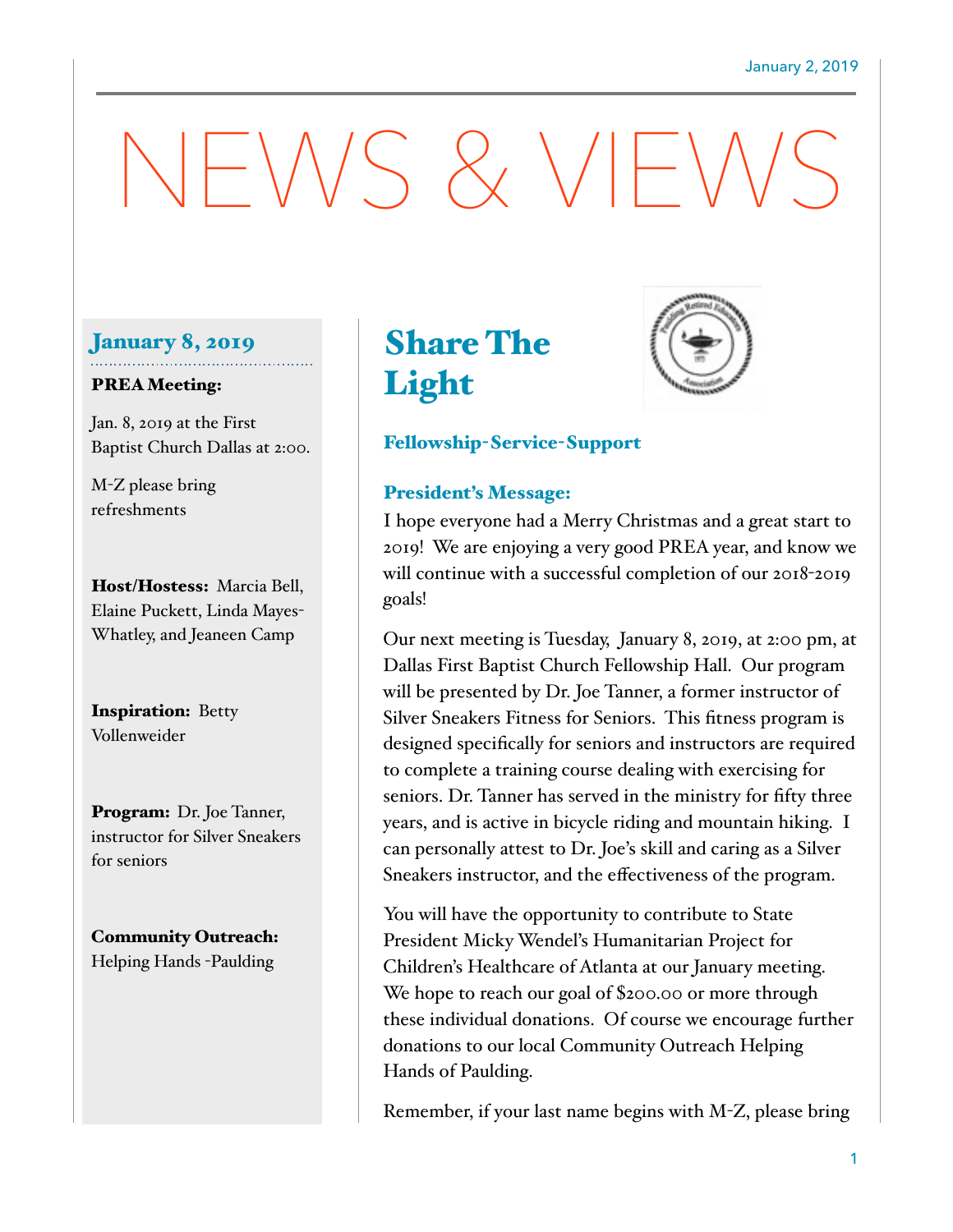## Please Remember:

President's Goal: \$200.00 or more to Share the Light Humanitarian project of Children's Healthcare of Atlanta.

Donation for Helping Hands of Paulding.

All PREA members are invited to work with the Scrapbook Committee. Contact Betty Vollenweider for more information.

April 5, 2019 Cluster Meeting at the Cherokee Country Club, Cedartown, GA

May 7-9, 2019 Annual GREA Convention in Augusta, GA

a light refreshment to add to our food and fellowship at the end of our meeting.

I look forward to seeing you on January 8, to enjoy our program and our fellowship. Try to bring a new member with you. Maybe you know a retired educator who is not a member of PREA and GREA!!! I encourage you to consider being our member to share about the Person who Shared The Light with you to become an educator!

On a personal note, I would like to share with you that I will be starting chemo treatment for breast cancer on December 26. If I miss the January meeting or other activities, President-Elect Gloria King will of course be "taking care of business" and Moving on with our fellowship, service, and support!

Barbara Cohran 770-445-3006 babscc@gmail.com



Please donate to the PREA Scholarship Fund to help other teachers continue their work in Educating the students of Paulding County. For more information about the Scholarship Fund or to donate contact Susan Lester at zesu45@comcast.net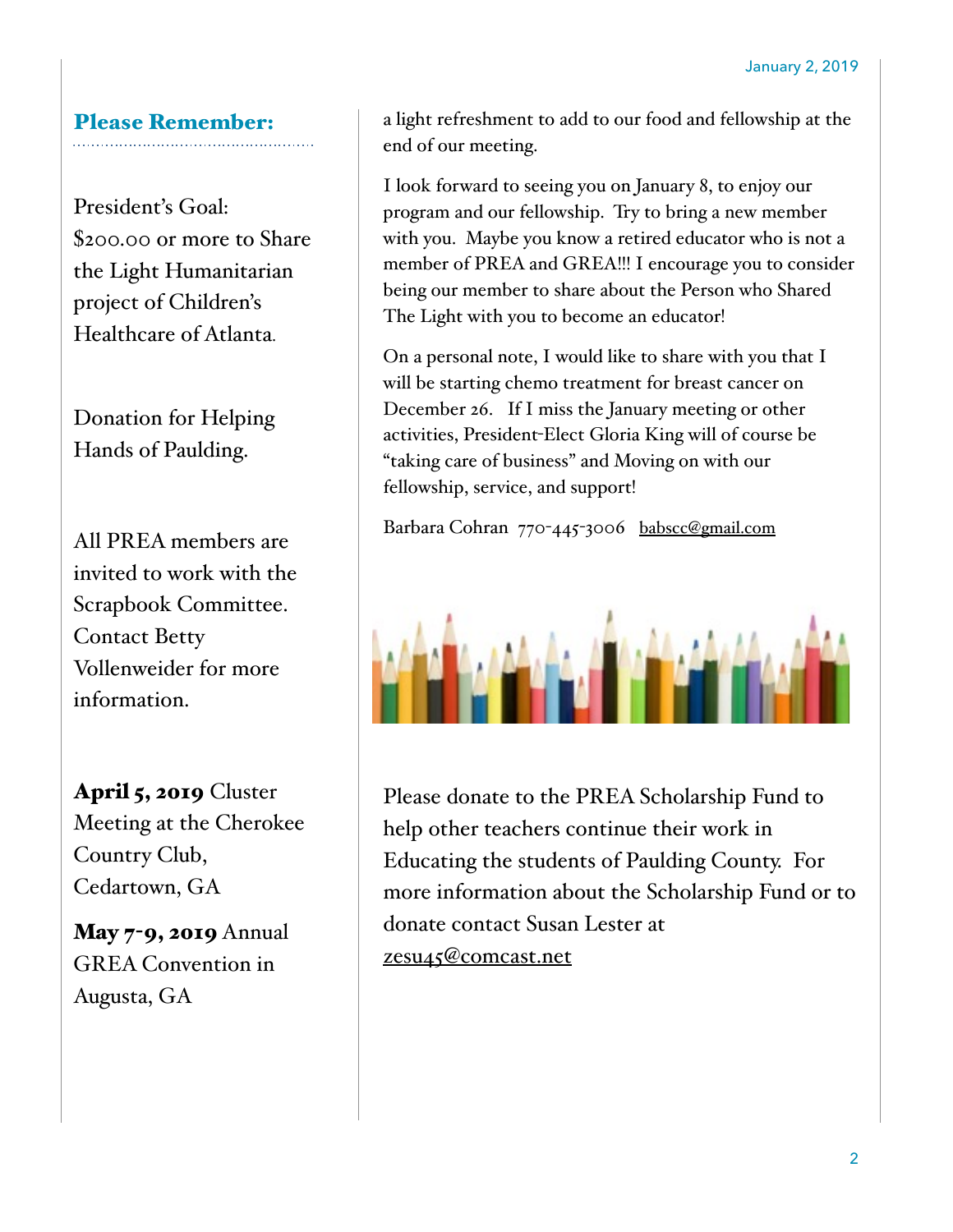PREA Members enjoyed meeting and hearing Author Lee St. John at the Nov. 2018 PREA meeting at the beautiful Hardy Lake House.